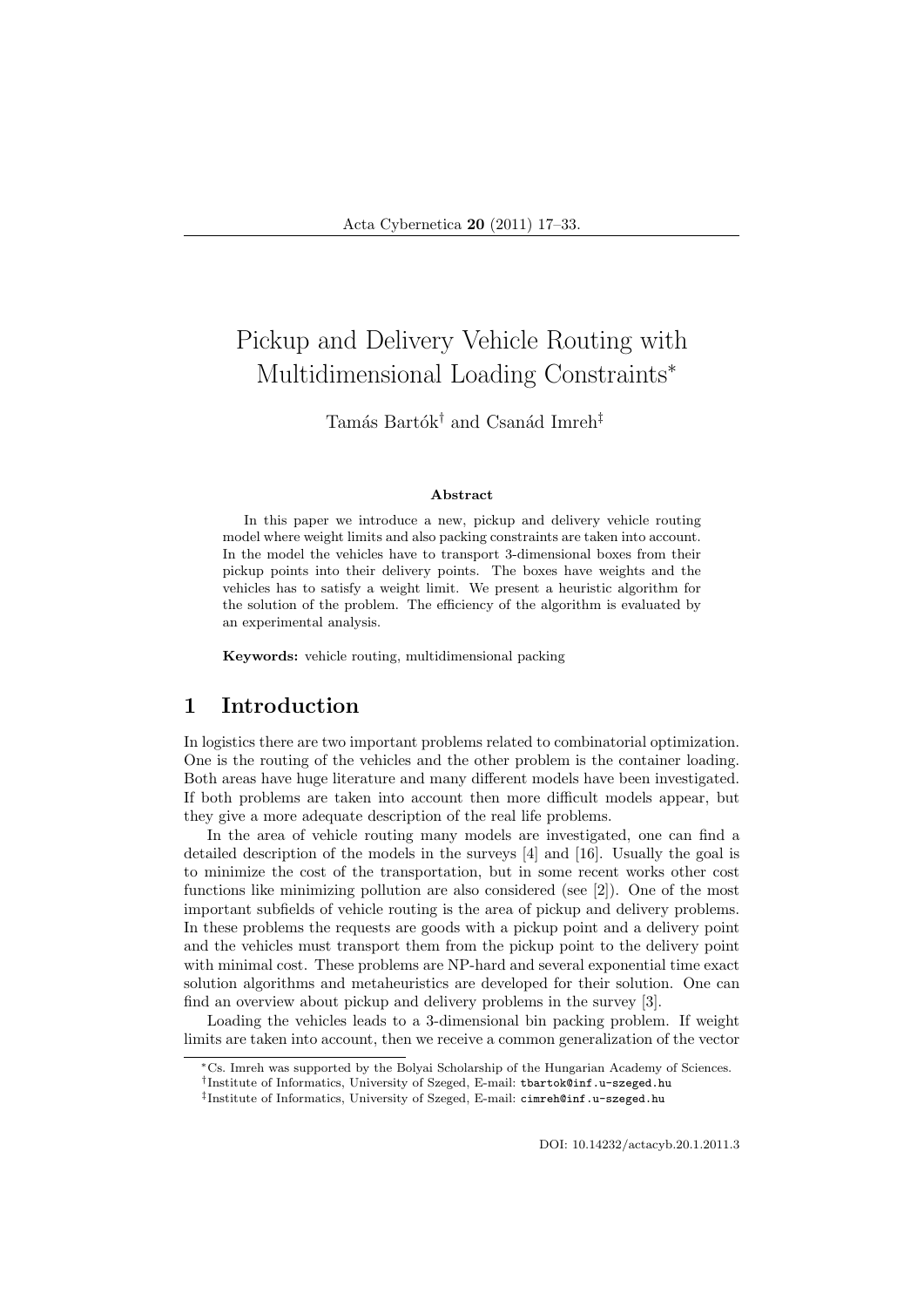packing and box packing problems (see [1]). Algorithms for models, where both the routing and loading of vehicles are considered have been published only in the recent years. The capacitated vehicle routing problem (where each request has to be collected into a depot) with two dimensional loading constraints has been investigated first in the paper [9]. An algorithm which gives the exact optimal solution is presented for the case of two dimensional loading constraints in [10]. Improved tabu search algorithms are presented for the solution of that problem in [9] and [17]. An algorithm based on ant colony optimization is presented in [6]. The first paper on capacited vehicle routing with 3-dimensional loading constraints is presented in [8]. An improved tabu search based algorithm for 3-dimensional constraints is presented in [17], and an ant colony based algorithm is given in [7]. Pickup and delivery vehicle routing problems with two dimensional loading constraints are presented in [13]. An overview about the results on vehicle routing problems with loading constraints can be found in [11] and [18].

In this paper we consider a pickup and delivery problem with 3-dimensional loading constraints and with weight limit on the vehicles. As far as we know no algorithm for this model is presented in the literature. In the next section we give the mathematical model which is used in this paper. Then in Section 3 a heuristic algorithm is presented to solve the problem. Section 4 contains the description of the tests, we used to analyze the algorithm.

# 2 The mathematical model

In this model we are given an undirected simple graph  $G = (V, E)$  which describes the road system which can be used by the vehicles. The input of the problem is a list of demands denoted by  $D$  and a list of vehicles denoted by  $R$ . The demands have the following parameters:

- the size which is a 3-dimensional box given by the sides  $x_j, y_j, z_j$ ,
- the weight which is a positive real number  $w_i$ ,
- pickup and delivery points:  $s_j \in V$ ,  $e_j \in V$ .

The vehicles have the following parameters

- the size of the cargo which is a 3-dimensional box given by the sides  $X_v, Y_v, Z_v,$
- the weight limit which is a positive real number  $W_v$ ,
- the speed of the vehicle  $sp_v$
- the start and end point of the vehicle  $s_v$  and  $e_v$
- a cost function  $c_v$  which defines for each edge of G the travelling cost for vehicle  $v$ , we suppose that this is proportional to the distance, thus the time spent by the vehicle travelling on edge e is  $c_v(e)/sp_v$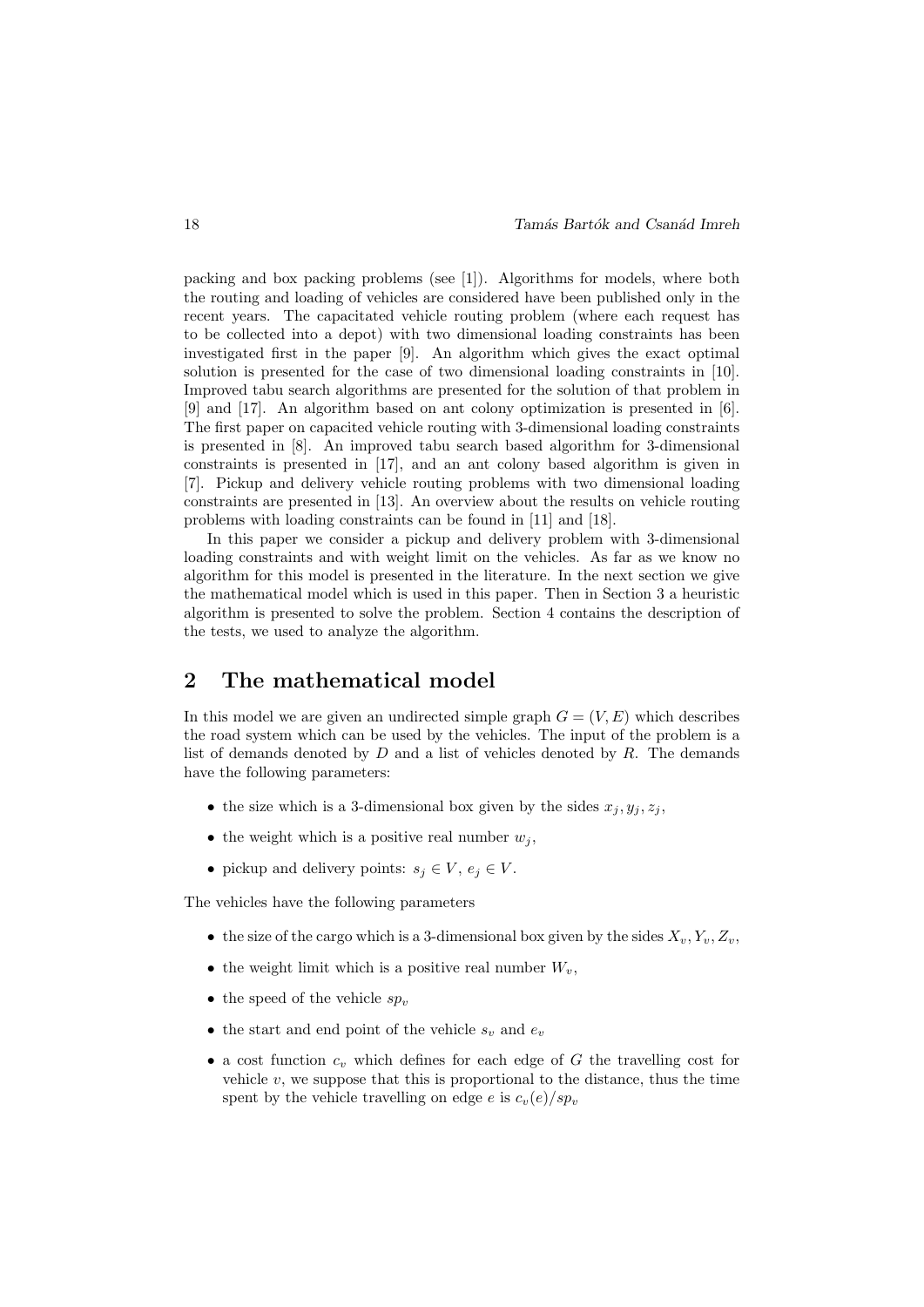• time limit of the vehicle  $l_v$  which gives an upper bound on the time which the vehicle can travel before delivering its last demand

Our goal is to transport all of the demands by the given vehicles by a minimal cost solution, while not violating the defined constraints. In this model we do not allow to change the vehicle during the transportation of a demand, the vehicle must pick up the demand at its pick up point and deliver it to the delivery point. A vehicle can transport an unlimited number of freights at the same time as long as the size and weight constraints are not violated. We suppose that the cost of the solution is the total cost of the routes done by the vehicles. During the route of the vehicles the constraints must be satisfied at each time, which means that the demands have to packed into it without overlapping and the total weight is not allowed to be more than the weight limit. We note that in this model rotation of the items is not allowed. This assumption is realistic for automation based container loading. Moreover there is an extra assumption on the routes: each route has to be finished before the time limit of the vehicle. Here we do not take into account the time which is used to return to the end point, the limit is on the last delivery time. On the other hand one can easily modify our algorithm to the case when the time limit is for the arrival time at the end point.

Therefore the solution can be described as follows: Each vehicle  $v$  has a travel plan  $P_v$  which contains a list  $p_1, \ldots, p_{k(v)}$  of vertices which - with the graph being simple - is a walk and for each vertex two sets are given:  $in(p_i) \subseteq S$  contains the demands packed into the vehicle at vertex  $p(i)$  and  $out(p_i) \subseteq S$  contains the demands packed out from the vehicle at vertex  $p(i)$ , where S is a set of  $(a, b)$  couples  $(a, b \in V)$ , where there is at least one transport request from a to b.

The solution is feasible if the following conditions are satisfied:

- $s_j = p_i$  for each  $j \in in(p_i)$  and  $v_j = p_i$  for each  $j \in out(p_i)$ , which means that a demand can be packed into a vehicle at its pickup point and can be packed out of the vehicle at its delivery point,
- $(c_v(s_v, p_1) + \sum_{i=1}^{k(v)-1} c_v(p_i, p_{i+1}))/sp_v \le l_v$  is valid for each vehicle v, which means that the route without the return trip has to be finished within the time limit,
- at each point  $p_i$  the items which are in the vehicle  $(j \in S$  with  $j \in in(P_r)$ and  $j \in out(P_q)$  for some  $r \leq i < q$ ) must satisfy the loading constraints (the weight limit and the 3-dimensonal packing constraint)

Then the objective function is

$$
\sum_{v \in R} (c_v(s_v, p_1) + c_v(p_{k(v)}, e_v) + \sum_{i=1}^{k(v)-1} c_v(p_i, p_{i+1}))
$$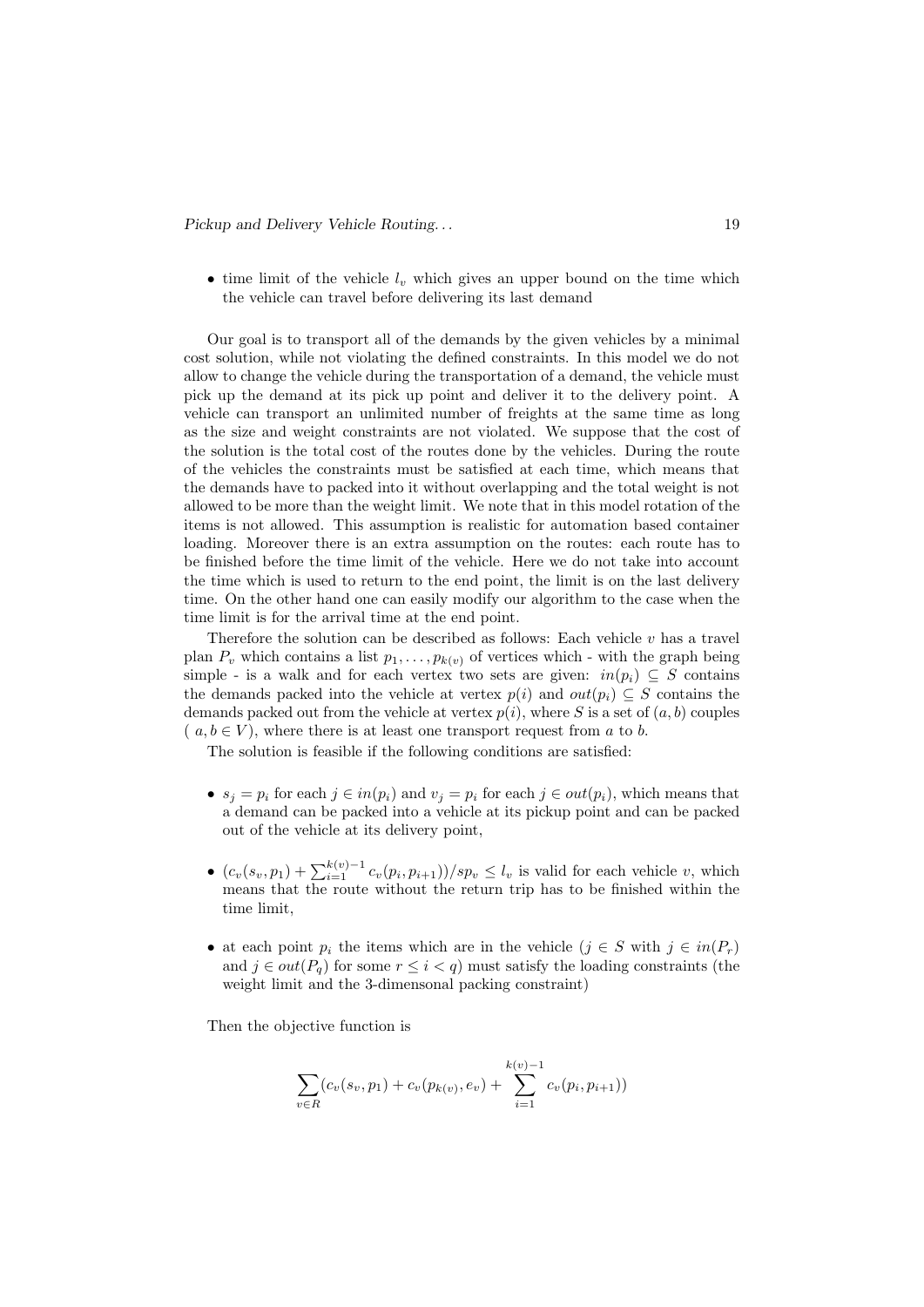### 3 The heuristic algorithm

After initialization we build routes on the given graph for each vehicle, considering pairs of vertices, where there are requests in between. We are repeating this step as long as we have any unassigned pair of vertices. After this step we apply a simple local search method, with which we are swapping vertices along a route as long as we can decrease the total distance of a route, while keeping the linear ordering of the vertices. After the simple local search step, comes the execution of the packing step. The algorithm used here, is what is described in [1]. Then, we repeat the steps above, as long as we have any uninitialized vehicle and at least one untransported item. The last step is an advanced local seach method, with which we are changing vertices between routes, while keeping the feasibility of the packing.

### Detailed description of the proposed algorithm

#### Example

In order to make the algorithm easier to understand, we use a simple example to demonstrate the steps of the algorithm.

In our example we have a simple graph, which consists of 7 vertices and 10 symmetrical edges. The vertices are named 1,2,...,7. The edges are as follows: 1-3, 1-4, 1-5, 2-3, 2-5, 3-4, 4-5, 4-7, 5-6, 6-7. The weight of the edges in the same order: 10, 10, 15, 15, 10, 5, 10, 5, 5, 15. We have 2 vehicles  $(v_1 \text{ and } v_2)$ , and 3 demands to fulfill. The vehicles are defined as follows:  $s_{v_1}=1, e_{v_1}=7, s_{v_2}=2, e_{v_2}=7, sp_{v_1}=sp_{v_2}=1,$  $X_{v_1}=Y_{v_1}=Z_{v_1}=W_{v_1}=X_{v_2}=Y_{v_2}=Z_{v_2}=W_{v_2}=1, l_{v_1}=l_{v_2}=30$ . The items are defined as follows:  $x_i = z_i = 0.75$ ,  $y_i = 0.5$ ,  $w_i = 0.5$  for all demands.  $s_1 = 1$ ,  $e_1 = 4$ ,  $s_2 = 3$ ,  $e_2 = 4$ ,  $s_3=5$ ,  $e_3=6$ . The cost of travelling on edge  $e: c_v(e)$  = weight of e for both vehicles, thus it will be easier to follow the examples.

### Phase 1 (Initialization)

First of all, given a graph  $G(V, E)$ , we create the set S (defined in previous chapter). Moreover, let  $S_i$  be the set of  $(a, b)$  couples, that are already inserted, initialized as an empty set. Let us assign a vehicle (taken from the initial set of vehicles R) to all couples in S, where  $c_v(s_v, a) + c_v(b, e_v)$  is minimal.

Note: The assigment does not mean, that a certain demand can only be satisfied by v, it only means, if  $(a, b)$  is chosen as a first pair of vertices for a new route, then  $v$  is assigned to this route.

**Example:**  $S = \{(1, 4), (3, 4), (5, 6)\}$ . The assigned vehicle will be  $v_1$  for  $(1, 4)$ and  $(3, 4)$ , and  $v_2$  for  $(5, 6)$ .

#### Phase 2 (Route Building)

During this phase we repeatedly do the following steps:

**Step 2.1** Choose a couple  $(a, b)$  from  $S \setminus S_i$ , for which  $c_v(s, a, b, e)$  is minimal, where  $S_i$  denotes the set of investigated couples and  $c_v(s, a, b, e) = c_v(s, a) + c_v(a, b) + c_v(a, b)$  $c_v(b, e)$  with the vehicle v assigned to the pair  $(a, b)$  in the initialization. Let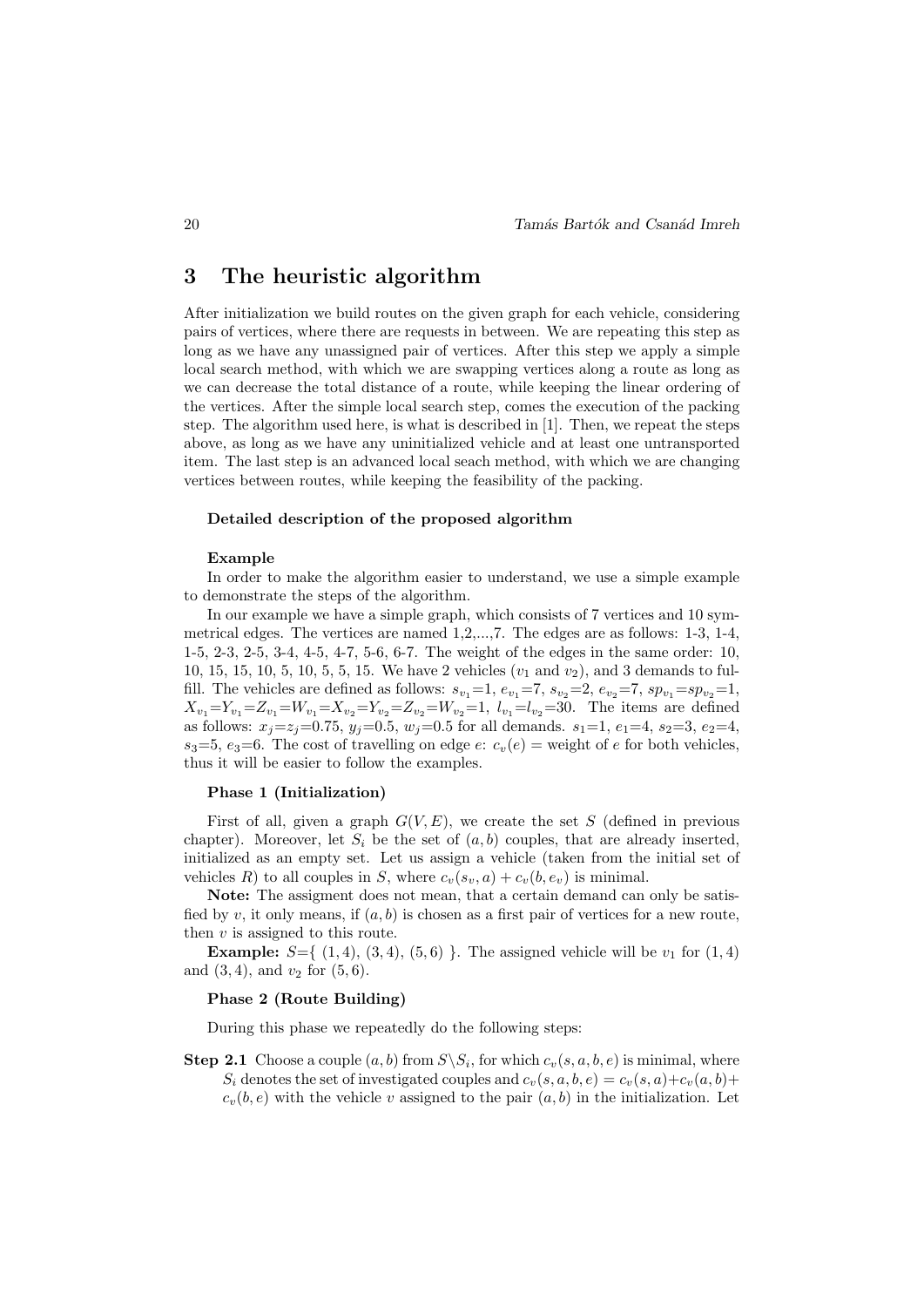

Figure 1: Routes after Phase 2

 $r$  denote the route starting at  $s$  and continued by  $a$  and  $b$ , and ending at  $e$ . Insert  $(a, b)$  into  $S_i$ .

- **Step 2.2** Iteration: While the current route  $r$  can be continued with any couple from  $S \setminus S_i$ : Insert the couple  $(a, b)$  from  $S \setminus S_i$ , where total distance after inserting  $(a, b)$  into r before the position of e is minimal. Insert  $(a, b)$  into  $S_i$ . A route can be continued by a vertex, if the total time travelled (length of r from s to the last delivery point after the insertion divided by  $sp_v$ , where  $sp_v$ is the speed of v) is not greater than  $l_v$ , where  $l_v$  is the time limit for v.
- **Step 2.3** If vehicle v has been assigned to other couples in  $S \setminus S_i$  before, repeat the vehicle assignment for those couples, allowing only unused vehicles. We have to do this reassignment since v cannot be used to serve these couples.
- **Step 2.4** If  $S \setminus S_i$  is not empty and there is at least one unused vehicle that can be continued with any couple from  $S \setminus S_i$ , go to step 2.1.

Note: If there are no unused vehicles left, and no route can be continued by any item from  $S \setminus S_i$ , we still can not report the actual problem to be unsolvable, because the two local search methods in the later phases can still make it solvable.

**Example:** We start with couple  $(1, 4)$ , and we use  $v_1$ , as  $v_1$  is the assigned vehicle for couple  $(1, 4)$ . We can insert both  $(1, 4)$  and  $(3, 4)$  into the route of  $v_1$ , at this point  $c_{v_1}(r)=25$ , but the total time, which is checked with  $l_{v_1}$  is 20. We can not insert the last couple  $(5, 6)$  as it would increase the total time to 35, which is  $>l_{v_1}$ . After these steps:  $S \setminus S_i = \{ (5,6) \}$ . (No reassignment of the vehicles is needed in Step 2.3, because  $v_1$  is not assigned to  $(5, 6)$  ). After the second iteration, the two routes are demonstrated on Figure 1.

### Phase 3 (Simple Local Search)

This simple local search phase consists of many internal swaps within a single route, and no swaps are allowed between different routes. This is an essential step, if we consider that the vertices are inserted into the routes without any ordering. We repeat the following steps for route  $r = p_1, \ldots, p_{k(v)}$  assigned to vehicle v:

- Step 3.1 Let M be a set of pairs of positions in the route, initialized as an empty set. We will use this set for memorizing the already investigated pairs of vertices.
- **Step 3.2** Choose a  $(i, j)$  pair of positions, where  $0 \leq i \leq k(v)$  and  $p_i \neq p_j$  and  $(i, j)$  or  $(j, i)$  is not in M. If there is no such pair of positions, go to Step 3.5.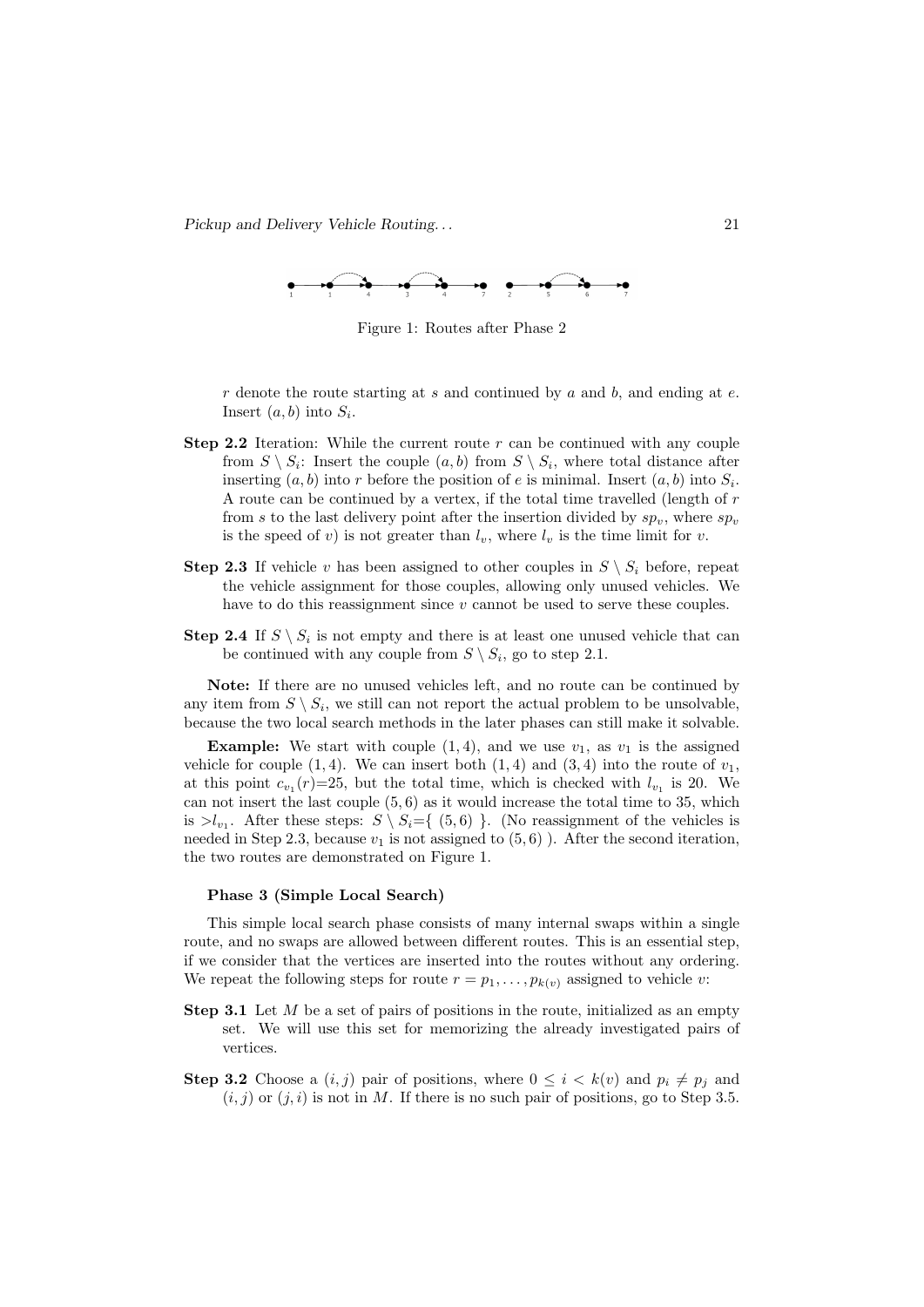

Figure 2: Routes after Phase 3

- Step 3.3 Check if the swap at positions  $i$  and  $j$  would cause any of the requests, that are assigned to route  $r$ , unsatisfiable. This happens, if there is at least one request, for which, the start point does not precede the possible end points along r. If this swap would cause unfeasibility, insert  $(i, j)$  into M, go to Step 3.2. Otherwise, let us denote the new route  $r'$ , go to Step 3.4.
- **Step 3.4** Let  $c_v(r)$  denote the travelling cost for r, using v. If  $c_v(r') < c_v(r)$ , let  $r := r'$ , and delete every occurrence of i and j from M. Doing so, we allow further swaps of  $p_i$  and  $p_j$  in their new position. Continue with Step 3.2.
- **Step 3.5** If  $S \setminus S_i$  is not empty, try to insert a pair of vertices from  $S \setminus S_i$  into r, using the same method that was described in Phase 2. If any pair from  $S \setminus S_i$ was successfully inserted, go to Step 3.2, otherwise proceed to the final step of phase 3.

After the iteration the length of the route is not greater than before the iteration, and no demand has been made unsatisfiable, which had been satisfiable before.

#### Final step of Phase 3

We may have the same vertex on  $r$  multiple times, and we also note that we had a constraint that  $c_v(a, a)=0$ , for every  $v \in R$ , where  $a \in V$ , therefore in many cases after the iteration we may have more instances of a vertex along  $r$  next to each other. In this final step, we iterate through  $r$ , and remove all surplus instances of  $a$ , so that  $a$  can not be followed by an other instance of  $a$ .

Note: We note that Phase 3 is indispensable in the algorithm. Without this phase the routes might contain several instances of a vertex and this would increase the cost a lot.

**Example:** Considering the route of  $v_1$ , which is  $1 \rightarrow 1 \rightarrow 4 \rightarrow 3 \rightarrow 4 \rightarrow 7$ , the only swap, which is possible, does not create unfeasibility and shortens the route ( thus decreasing total cost) is the swap at positions 3 and 4 ( $p_3=4$ ,  $p_4=3$ ). After processing the swap the resulting route will be  $1 \rightarrow 1 \rightarrow 3 \rightarrow 4 \rightarrow 4 \rightarrow 7$ , thus the length of the route decreases from 25 to 20. For  $v_2$  we can not process any swaps, which could decrease the total length of the route and retain feasibility at the same time. During the final step the duplicate instances are deleted, resulting in the routes demonstrated on Figure 2.

### Phase 4 (Packing)

During this phase we try to load as many items into the vehicle along the route as many is possible. We treat the items with priority, that are more difficult to be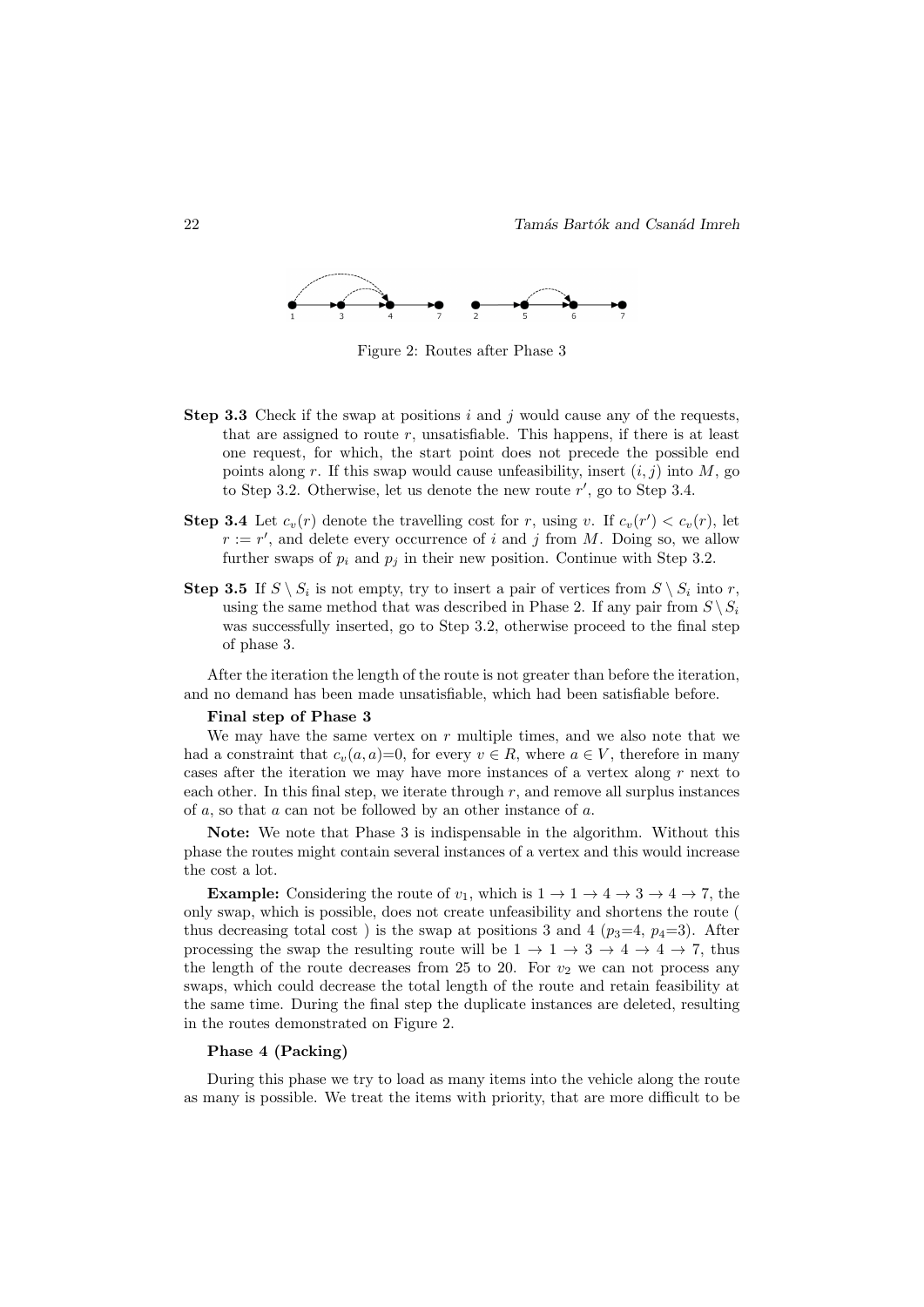packed. An item can be transported by vehicle  $v$ , if and only if it can be loaded in the loading area of the vehicle for every vertex along the route  $r$  between the item's pickup and delivery point. Hereby we note that the same vertex can be on r multiple times, so we need to check all feasible possibilities. If the item can be loaded in the loading area of  $v$  for any of these possibilities, it is considered transportable. The input for this phase is the list of vertices for route  $r$ , and a list of items, item j is determined by its size  $x_j, y_j, z_j$ , by its weight  $w_j$  and by its pickup and delivery points,  $s_j$  and  $e_j$ , where  $s_j$  and  $e_j$  are vertices along the route r. We note the loading area of  $v(X_v, Y_v, Z_v)$  and weight limit  $W_v$ , specific for v. To pack the items we use the following alteration of the Block algorithm which is defined in [1]. In this application of the Block algorithm we do not aim to pack all the items in a given set to a minimal number of bins, but we pack the given items into one single vehicle's loading area. At each vertex in the route we use the following algorithm to pack the items.

#### Block algorithm

- Step 4.1 (Classifying Phase) In this phase the items are divided into classes by their x-coordinates. Let  $f_0 = L < f_1 < f_2 < \cdots < f_k = X$  be the list of the border points let  $C_i$  be the set of the boxes having the x-coordinate between  $f_{i-1}$  and  $f_i$ . The border points are determined by algorithm IPM given below.
- Step 4.2 (y-Block Building Phase)
	- **Step 4.2.1** For each class  $C_i$  first order the elements by the y-coordinate.
	- Step 4.2.2 If the list in the class is empty then we move to the next class. Otherwise we take the longest prefix of this list, which still fits into the container and does not exceed the maximal weight of the container.
	- Step 4.2.3 We remove these items from the list and replace them with a single item  $(y-\text{Block})$ , which has the x-value of the greatest x-value and a z value of the greatest z-value in the list, and a height $(y)$  of Y. Go to Step 4.2.2. using the new actual list.
- **Step 4.3** ( $z$ -Block Building Phase) We take only those boxes into account in each iteration, which are in the  $i$ -th interval according to its x-coordinate. These are only y-Blocks.
	- Step 4.3.1 We sort these boxes by their z-coordinates into decreasing order.
	- Step 4.3.2 We form z-Blocks from this list using first-fit strategy, we always choose the first element which fits into the container and does not exceed the maximal weight of the whole container. If no more such element exists we move to Step 4.3.3.
	- **Step 4.3.3** We remove these  $y$ -Blocks from the list and replace them with a single item ( $z$ -Block), which has the  $x$  value of the greatest  $x$ -value, a z-value of  $Z$ , and a *y*-value of  $Y$ .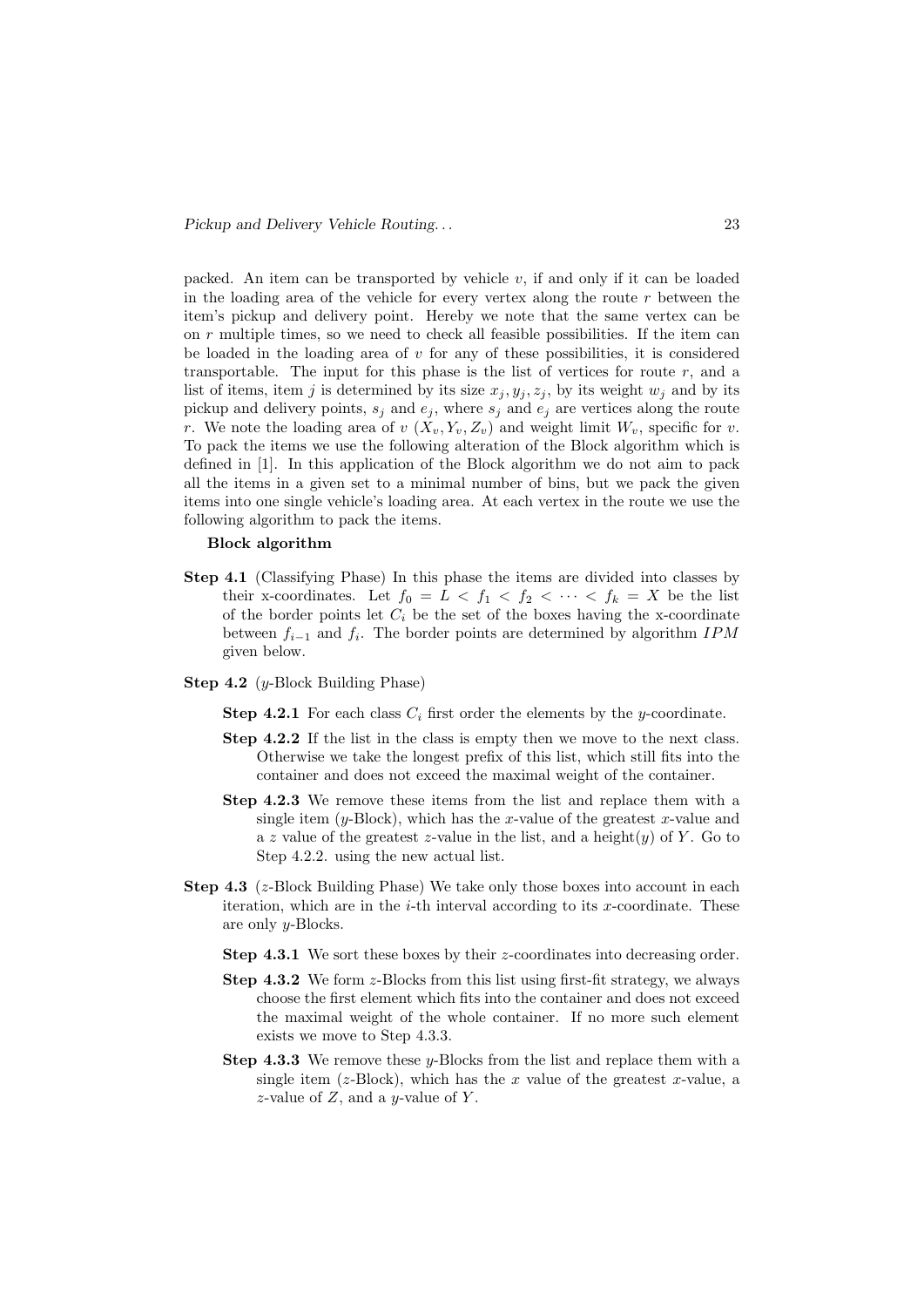- Step 4.4 (The packing phase) After the z-Block building phase there are blocks with size of the form  $(x_i, Y, Z, w_i)$ .
	- **Step 4.4.1** Order the elements (*z*-Blocks) into decreasing order by  $x_iw_i$ . Go to Step 4.4.2.
	- Step 4.4.2 Pack the elements into the bins using a greedy strategy. This algorithm packs an element into the bin when it fits. If it does not fit then we skip the block. Note that in this case an element fits into the bin if it can be packed without overlapping and it does not violate the weight limit.

Considering the values of  $f_1, \ldots, f_k$  we use the following algorithm to determine them. The algorithm puts at most  $K$  elements into each class, moreover it ensures that the sum of the elements is at least  $K$  for each consecutive pair of intervals.

### Interval Preparation Method

- Initialization part: Let  $I = \{1, X\}$  be an ordered list of border points. Let K be the number of elements, we aim to have in each interval.
- **Step IPM1** Let  $f_i$  be the border point, for which the  $[f_i, f_{i+1}]$  interval contains the most elements. If this amount is at most  $K$ , then proceed with Step IPM2. Else, we divide this interval, with inserting a new border point into the list between  $f_i$  and  $f_{i+1}$ , with value of  $(f_i + f_{i+1})/2$ . Refresh the interval assignments and repeat Step 1.
- **Step IPM2:** Let i be an index of I, for which the sum of elements in intervals  $[f_i, f_{i+1}]$  and  $[f_{i+1}, f_{i+2}]$  is minimal. If this sum is larger than K, then exit. Else concatenate these intervals by deleting border point  $f_{i+1}$  from the list I. Refresh element assignments and repeat Step IPM2.

#### Final step of Phase 4

If an item j is not transportable by v, and  $(s_j, e_j) \in S_i$ , where  $s_j$  and  $e_j$  are the pickup and delivery points for j, then delete  $(s_j, e_j)$  from  $S_i$ . This step is needed to ensure, that only those pair of vertices are prohibited from insertion into further routes, for those there are not unsatisfied demands. If  $S \setminus S_i$  is not empty (means that there are untransported items), and there are unused vehicles, continue with Phase 2, Step 2.1. If there are not any unused vehicles, but there are untransported items, we still can not state, that we can not provide a feasible solution, because the local search method, described in Phase 5, can still make space for the untransported items.

Example: During this step the loading is trivial at all positions, and all items are transportable. Items 1 and 2 are packed to  $v_1$  (picked up at positions 1 and 2). item 3 is packed to  $v_2$  (picked up at position 2).

Phase 5 (Advanced Local Search)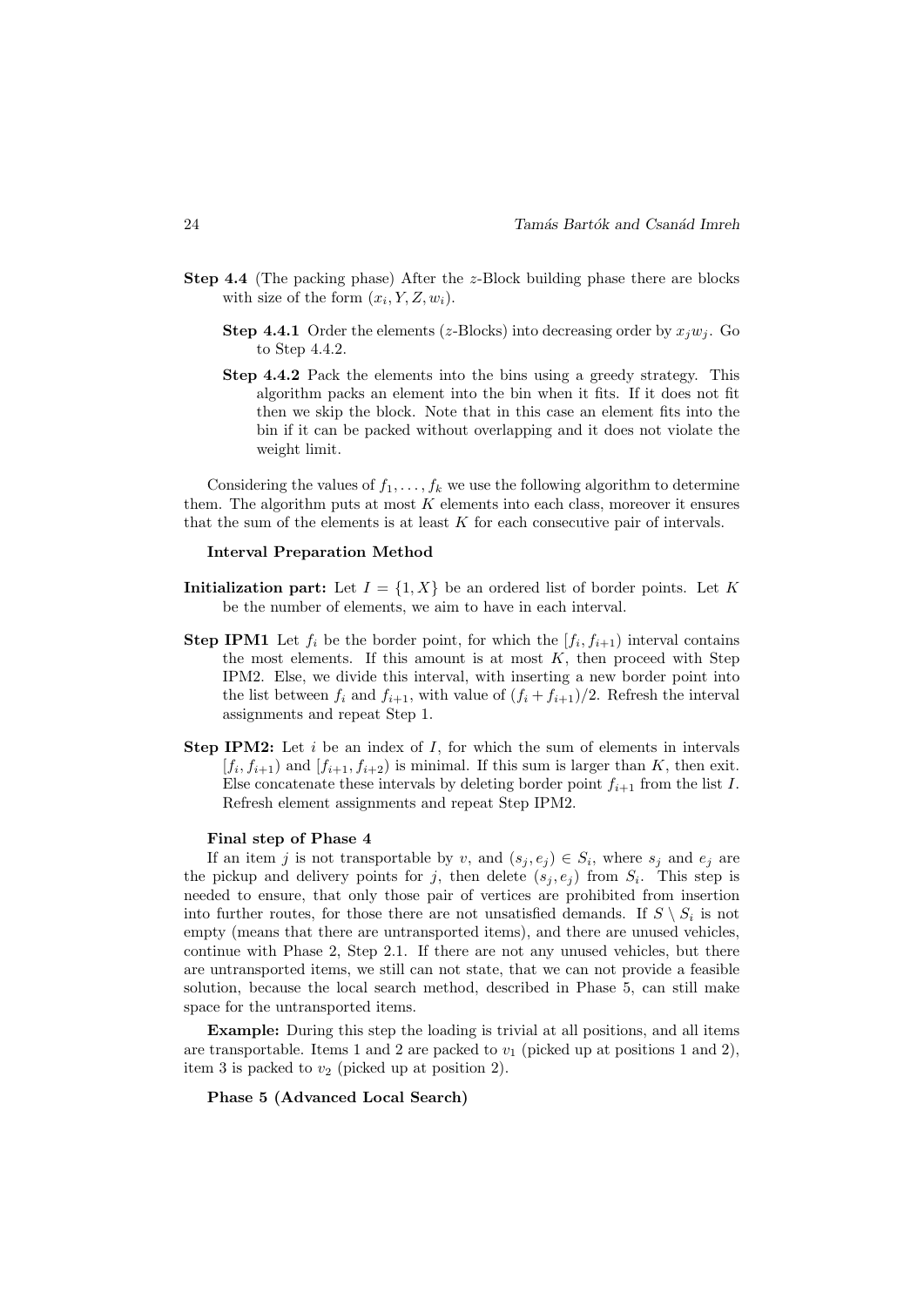The input for this phase is a set of routes, an assigned vehicle for each route, and a list of transported items for each route. During this phase, we will investigate all possible vertices, and we will try to move a vertex into an another route, keeping in mind to maintain the feasibility of the transportation.

- **Step 5.1** Choose a point a in route  $r_1$ , which cannot be the start or end point of  $r_1$ , and has not been investigated before, and choose a route  $r_2$ . If all possibilities are investigated, go to Step 5.7.
- Step 5.2 Generate the "must-move neighbourhood" of the designated point. This contains the vertices, which have to be moved to the other route together with the designated point. This "must-move neighbourhood" is a sublist of positions of a route, vertices included are: the designated point, and all points that are start points of a request fulfilled during this route, and ending at the designated point, or endpoints of such request, starting at the designated point. Let us denote this by  $L_a$ . The ordering of the points must be also kept within  $L_a$ . Note, that this could also be used recursively, generating the Kleene closure of the designated point, using it, we would not need the following step, but practically, this closure is usually close the whole route, and exchanging almost whole routes with one-another would not end up in decrease of total distance.
- **Step 5.3** Determine the sublist  $L'_a$  of  $L_a$ .  $L'_a$  represents those positions of  $L_a$ , that can be deleted from their original route  $r_1$ . A vertex at a position can be deleted from its previous route if there are no such demands assigned to this route, that have their start point in  $L_a$  and their endpoint not in  $L_a$  or vice versa.  $L_a \backslash L'_a$  represents the set of points in the "must-move neighbourhood" of a, where the points are tied to the original route and to  $L_a$  at the same time.
- **Step 5.4** Insert  $L_a$  into  $r_2$ , while keeping the linear order of points from  $L_a$ , delete  $L'_a$  from  $r_1$ .
- **Step 5.5** Execute phases 2, 3 and 4 for the new  $r_1$  and  $r_2$  to determine, whether all the items, that were previously transportable, are still transportable. If no, discard the changes, go to Step 5.1.
- Step 5.6 If the new total sum of costs has been decreased by the swaps, save the changes, else discard them. Go to Step 5.1.
- Step 5.7 If the total result value has been improved during the previous run of this local search procedure, restart the procedure (go to Step 5.1), otherwise proceed to Step 5.8.

Note: It may also happen, because of the various speeds of vehicles, that the total amount of distance travelled increases, but the total amount time consumed decreases.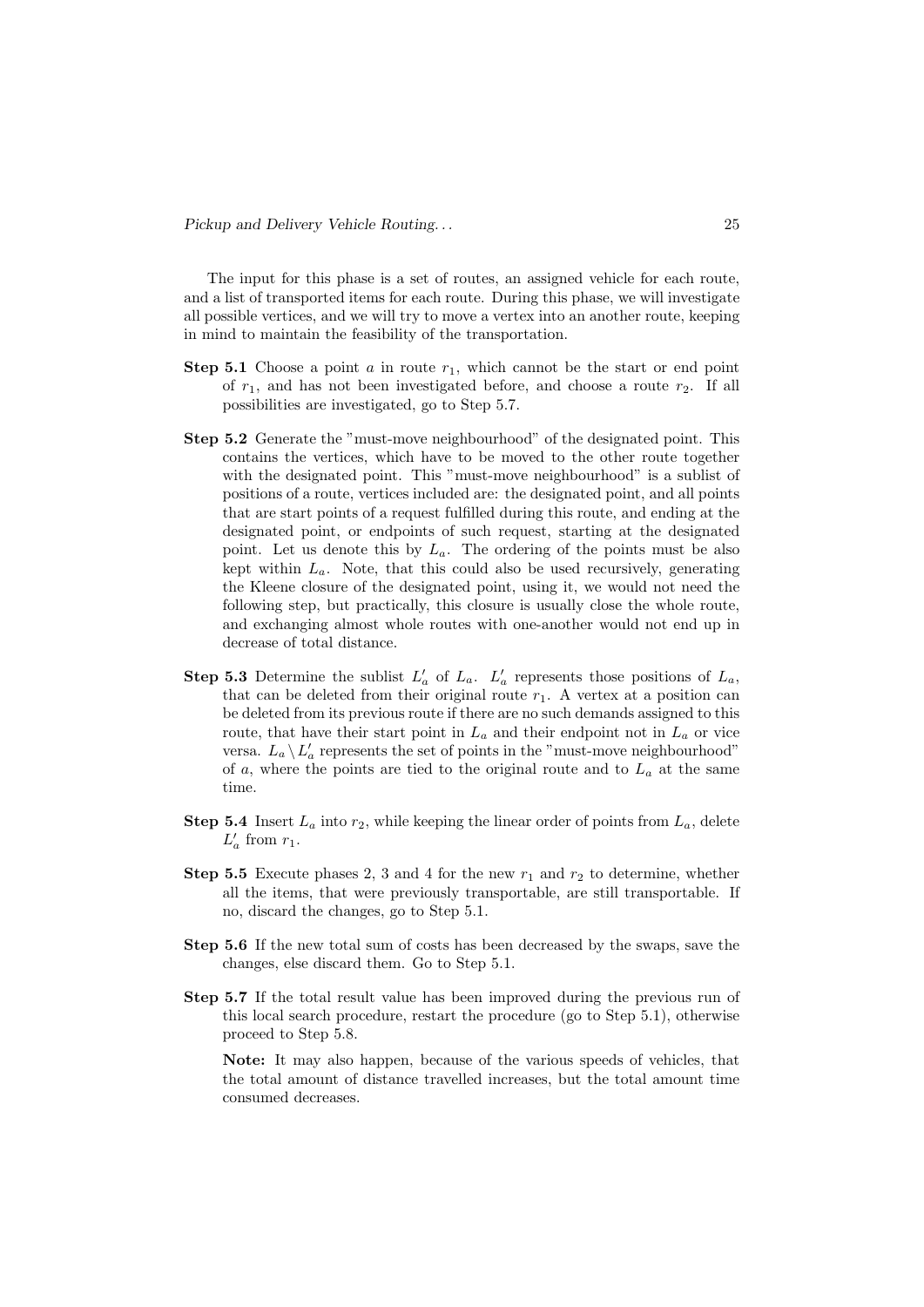

Figure 3: Solution after Phase 5

**Step 5.8** If  $S \setminus S_i$  is not empty, reexecute the algorithm, starting at Phase 2 Step 2.2, for each route. This reexecution places untransported items, whereever it may be possible. If there are still untransported items, report them as items not transported and a possible infeasibility of the input.

**Example:** Let us investigate the case, when  $r_1$  denotes the route of  $v_2$  and  $r_2$ denotes the route of  $v_1$ . We can not choose vertex 2 from  $r_1$ , because it is a starting point, so let us choose vertex 5 (at position 2). The "must-move neighbourhood"  $L_a$  of vertex 5 will be:  $\{2, 3\}$ , representing vertices  $\{5, 6\}$ .  $L'_a$  will be set to  $\{2, 3\}$ , because there aren't other demands in  $r_1$ , which could retain an instance of vertex 5 or 6 in  $r_1$ . As we proceed to Step 5.4, we try to insert vertices 5 and 6 to  $r_2$ , while keeping the order of them. One possibility is to insert them between positions 2 and 3 (in  $r_2$ ), but this would increase the length of  $r_2$  from 20 to 50, and the total time would be 45 (the length of the route minus the last edge, which has a weight of 5), which is  $> l_{v_1}$ , therefore the insertion at these points is not feasible. We refrain from presenting all infeasible possible insertions, so we continue to check insertion between positions 3 and 4. This increases the length of the route to 40, but the time consumed is only 30. (the last edge on this route is 6-7, which has a weight of 10). This can be accepted, because  $l_{v_1}=30$ . As we can not find any better insertion, we proceed to Step 5.5. Fortunately all demands can be fulfilled (trivial), so we can continue with Step 5.6. The new total sum of costs can be decreased from 50 to 40, so we decide to keep the changes. We note that vehicle  $v_2$  will not transport any items, therefore it will not be included in the solution. We demonstrate the final solution in Figure 3.

### 4 Description of tests

To our knowledge pickup and delivery vehicle routing with 3-dimensional loading constraints has not been investigated before, therefore no test instances have been published yet. We generated our test instances, combining the following methods:

• Graph: For the graph we used a part of the public roadsystem of county capitals of Hungary. Below we can see the visualization of the graph, reflected on the map of Hungary: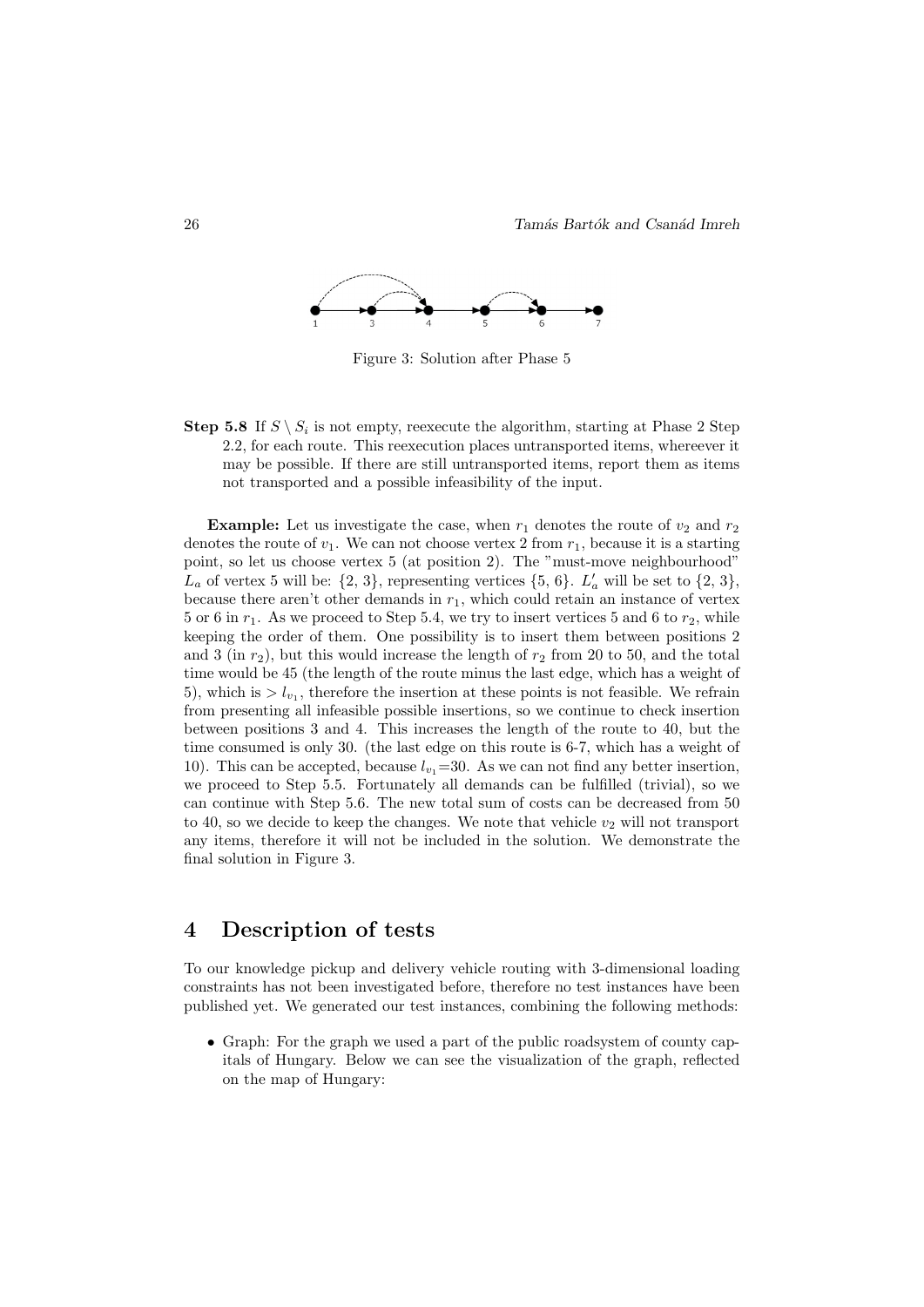

Figure 4: The graph

- Items: We extended the method with weights, which was used in [14] to generate the test demands (items), both uniform and gaussian (standard deviation: 1.0, the mean exactly halves the given interval) distributions were investigated. The pickup and delivery points were generated uniformly random among points from the input graph.
- Vehicles: Loading area generated as in [14], start- and endpoints are (uniformly) random points from the graph. Time limit is uniformly random from the 1000-2000 interval.

We were using the following testbed: Intel Core i5 750@3.15Ghz, Kingston 2x2 GB DDR3 1600Mhz, Gigabyte P55-UD3, MS Win7 x64, Java 1.6.0 23 x64

#### Testcases

For both distributions we performed 10 types of tests (the same intervals are used for generating the size as in [14]). We define in each test a maximal loading area for the vehicles it is  $X \times Y \times Z$  and a weight limit denoted by W. In all testcases the sizes of the loading area of the vehicles are chosen as follows:  $50\% : 1.0 \cdot MS$ ,  $10\% : 0.9 \cdot MS, 10\% : 0.8 \cdot MS \dots 10\% : 0.5 \cdot MS$  respectively, where MS is the maximal possible size of the loading area.

In the first 5 types of tests  $X = Y = Z = 100$  and  $W = 10000$ . The intervals which are used for the uniform distribution are the following:

- Type 1:  $x \in [1, 1/2X], y \in [2/3Y, Y], z \in [2/3Z, Z], w \in [1, 2/3W].$
- Type 2:  $x \in [2/3X, X], y \in [1, 1/2Y], z \in [2/3Z, Z], w \in [1, 2/3W].$
- Type 3:  $x \in [2/3X, X], y \in [2/3Y, Y], z \in [1, 1/2Z], w \in [1, 2/3W].$
- Type 4:  $x \in [1/2X, X], y \in [1/2Y, Y], z \in [1/2Z, Z], w \in [1, 2/3W].$
- Type 5:  $x \in [1, 1/2X], y \in [1, 1/2Y], z \in [1, 1/2Z], w \in [1, 2/3W].$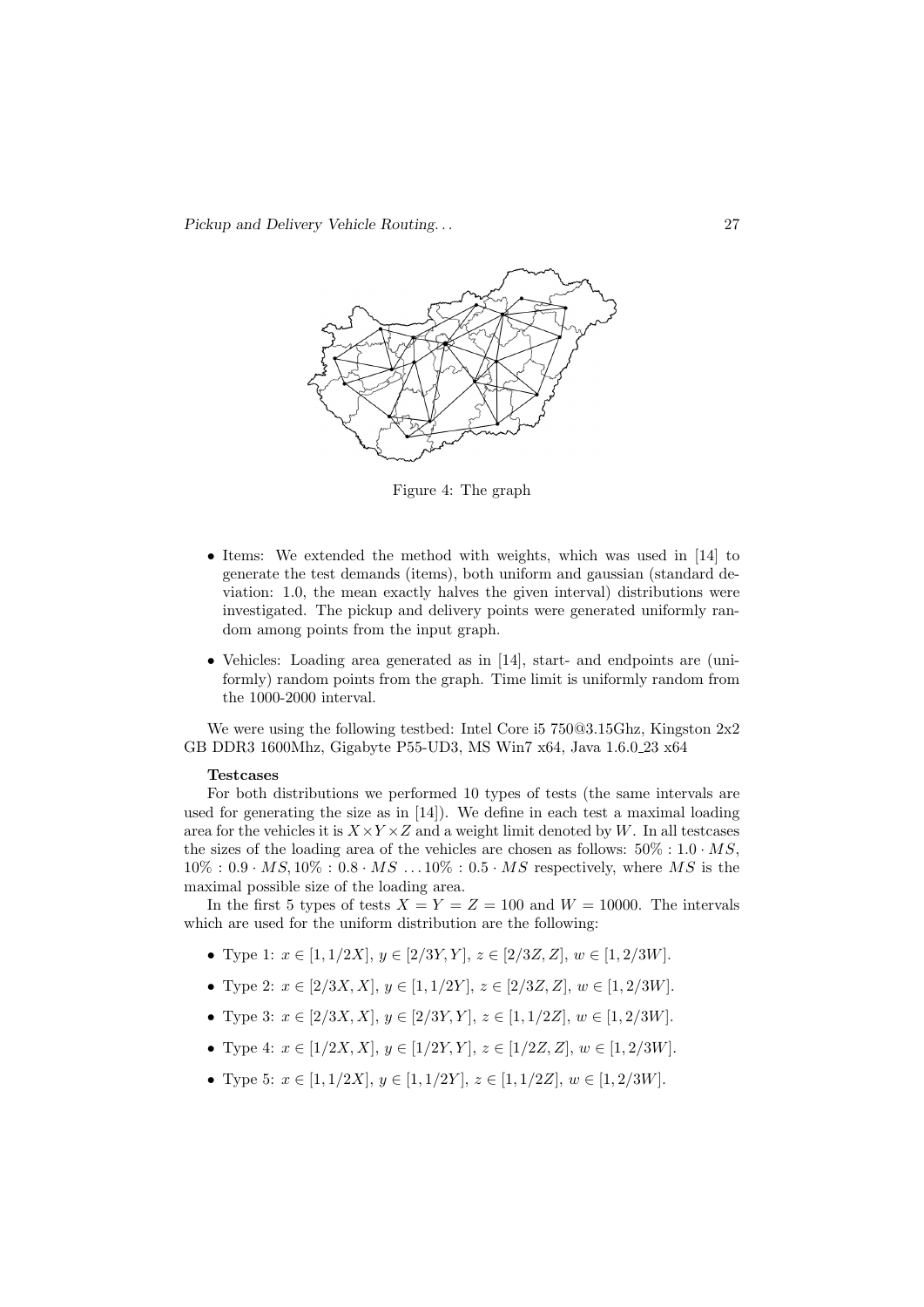We note that the loading in the case of type 4 is obvious, each vehicle can only transport one item at a time. In the next 3 tests the sizes are  $X = Y =$  $Z = 10$ ,  $X = Y = Z = 40$  and  $X = Y = Z = 100$  respectively, the weight limit is  $W = 10000$ . The intervals which are used for the uniform distribution are the following:

- Type 6:  $x \in [1, X], y \in [1, Y], z \in [1, Z], w \in [1, 2/3W].$
- Type 7:  $x \in [1, 35], y \in [1, 35], z \in [1, 35], w \in [1, 2/3W].$
- Type 8:  $x \in [1, X], y \in [1, Y], z \in [1, Z], w \in [1, 2/3W].$

The following two testcases were added to simulate the behaviour on many small items. Size of the maximal loading area for both:  $X = Y = Z = 100$ ,  $W = 10000.$ 

- Type 9:  $x \in [1, 1/4X], y \in [1, 1/4Y], z \in [1, 1/4Z], w \in [1, 1/4W].$
- Type 10:  $x \in [1, 1/8X], y \in [1, 1/8Y], z \in [1, 1/8Z], w \in [1, 1/8W].$

In the first class of tests the maximal number of vehicles: 30 for 100 items, 275 for 1000 and 1250 for 5000 items. We note that in most cases only a portion of these vehicles were actually used. We expect more calculation time needed for the last two test cases, as in these test cases, the items are much smaller, therefore the packing is more difficult.

We generated inputs of size 100, 1000 and of size 5000. All testcases on all sizes and distributions were executed 100 times, except for the largest testcases (N=5000), which were executed 20 times each. We executed the algorithm on the test cases and also considered the algorithm without the last most time consuming local search phase. As far as the running time is concerned, the presented algorithms are fast, we summarize the running times in Table 1. The running times are very similar for the two investigated distributions. If we consider the algorithm without the last local search phase, it is faster, the running time is decreased with approximately 25 percent. The experienced results were very similar in case of both investigated distributions, therefore we only present here one of them.

| N    | T1      | T <sub>2</sub> | Т3        | T4      | <b>T5</b> |
|------|---------|----------------|-----------|---------|-----------|
| 100  | 698.40  | 633.19         | 661.95    | 698.58  | 632.85    |
| 1000 | 13349.9 | 11901.8        | 12598.6   | 18715.5 | 12136.2   |
| 5000 | 199479  | 182741         | 190315    | 318304  | 180405    |
| N    | T6      | T7             | <b>T8</b> | T9      | T10       |
| 100  | 666.02  | 652.07         | 651.58    | 863.79  | 872.12    |
| 1000 | 13753.8 | 12602.7        | 12477.3   | 16311.1 | 19223.5   |
| 5000 | 206946  | 186038         | 182971    | 194910  | 218564    |

Table 1: The average running time of the full algorithm (msec)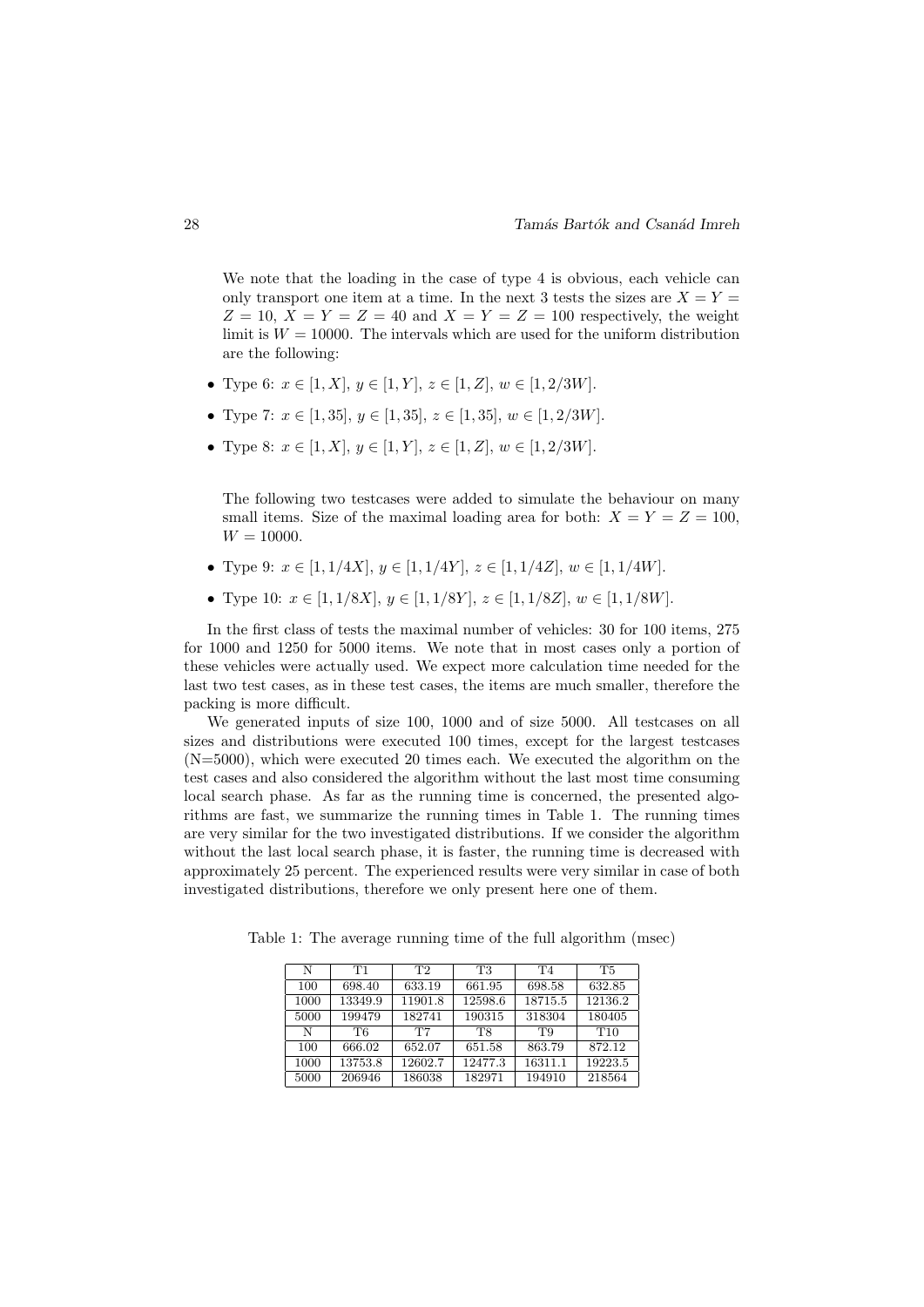We also considered the value of the cost function for the algorithm. Table 2 and 3 contain the cost for the case where the expansion of the items is generated by uniform and gaussian distribution. The first three lines contain the results of the full algorithm, the next three lines show the results when the last local search phase is omitted.

| N    | T1       | T <sub>2</sub> | <b>T3</b> | T <sub>4</sub> | T <sub>5</sub>  |
|------|----------|----------------|-----------|----------------|-----------------|
| 100  | 14237.96 | 14238.44       | 14098.83  | 22360.46       | 14213.81        |
| 1000 | 124915   | 124825         | 124775    | 186269         | 125460          |
| 5000 | 583884   | 588904         | 586226    | 813913         | 583893          |
| 100  | 17615.72 | 17632.82       | 17479.83; | 34355.57       | 17655.96        |
| 1000 | 149285   | 149624         | 149656    | 287612         | 149873          |
| 5000 | 690341   | 693146         | 693911    | 1214585        | 689334          |
| N    | T6       | T7             | <b>T8</b> | T9             | T <sub>10</sub> |
| 100  | 17490.91 | 14378.77       | 15381.34  | 9670.62        | 9522.66         |
| 1000 | 146063   | 126528         | 133402    | 87861          | 86065           |
| 5000 | 670274   | 594189         | 602684    | 435602         | 429330          |
| 100  | 23293.37 | 17775.66       | 19323.8   | 12492.3        | 12290.18        |
| 1000 | 189296   | 151233         | 161949    | 97865          | 96426           |
| 5000 | 828233   | 703710         | 719073    | 470851         | 462743          |

Table 2: The average result value on gaussian distribution (km)

| N    | T1        | T <sub>2</sub> | T3        | T <sub>4</sub> | <b>T5</b>       |
|------|-----------|----------------|-----------|----------------|-----------------|
| 100  | 14475.28  | 14356.12       | 14604.09  | 22307.21       | 14066.24        |
| 1000 | 125852    | 126217         | 126756    | 185120         | 123222          |
| 5000 | 574761    | 580987         | 582221    | 816104         | 571117          |
| 100  | 18242.5   | 18247.02       | 18346.11; | 34219.99       | 17889.46        |
| 1000 | 152161    | 152508         | 153411    | 287123         | 150197          |
| 5000 | 676405    | 681878         | 687960    | 1222230        | 675340          |
| N    | <b>T6</b> | T <sub>7</sub> | <b>T8</b> | T9             | T <sub>10</sub> |
| 100  | 15807.48  | 14633.3        | 15146.15  | 9615.78        | 9398.92         |
| 1000 | 135009    | 127794         | 130426    | 88013          | 86410           |
| 5000 | 620470    | 581959         | 594788    | 434717         | 424375          |
| 100  | 20460.28  | 18418.25       | 19245.48  | 12527.19       | 12345.06        |
| 1000 | 167217    | 154564         | 159579    | 97967          | 96756           |
| 5000 | 742652    | 688937         | 704292    | 467698         | 457200          |

Table 3: The average result value on uniform distribution (km)

We saved the actual result value of each run of the local search procedure. In Figure 5 we can see the average result value in the ratio of the result value prior to the execution of the last local search phase (which is marked as 1.0). Each bar represents one run of the local search procedure for the actual testcase. We can observe, that the most improvements were made (to 67% of the starting result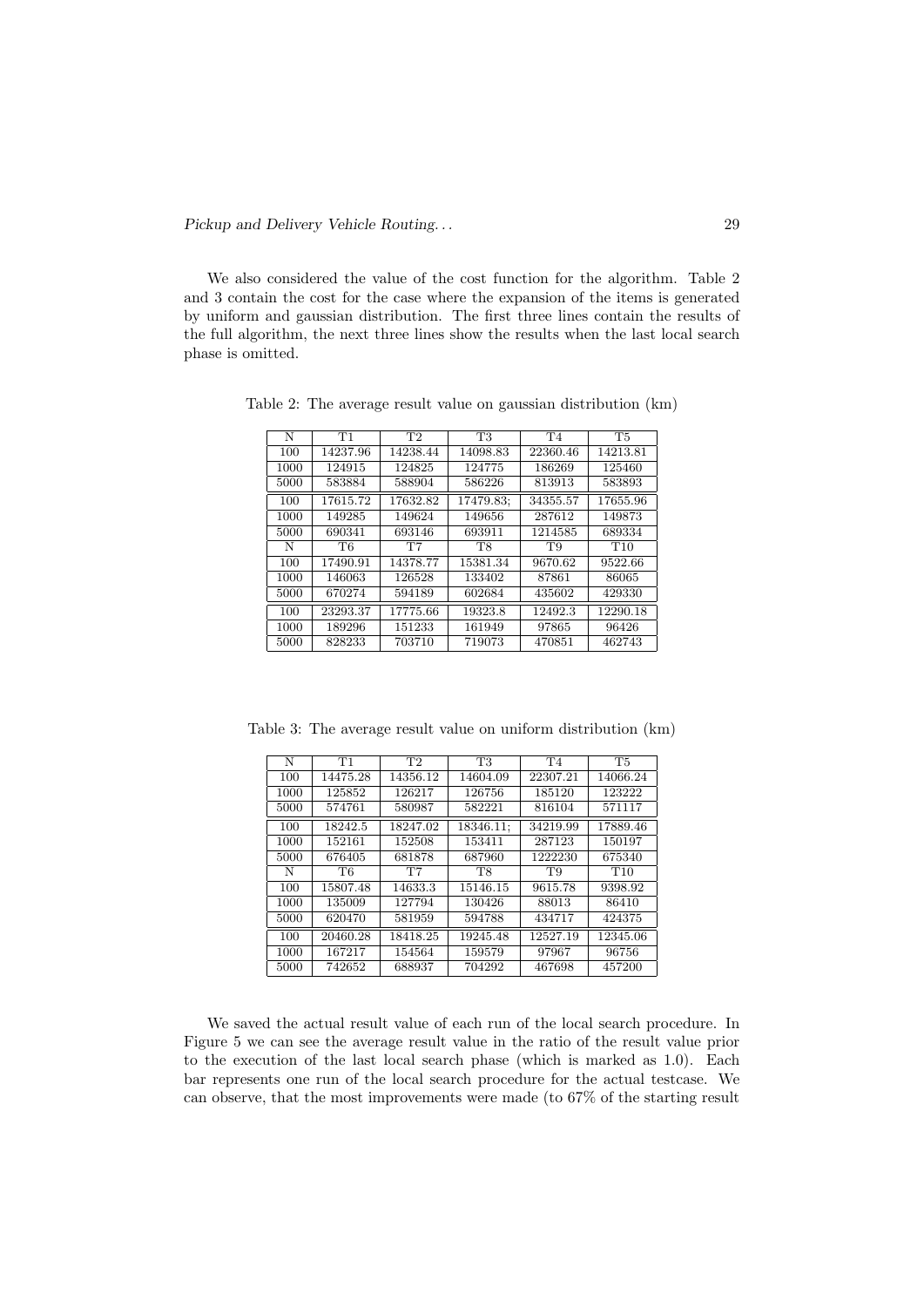

Figure 5: Percentages of result value, by each optimization cycle for the 10 testcases

value) in those testcases, when the initial result value had been worse, and the least improvement was made in testcase 10, in which the initial result value was previously the best. We also note that we can observe different number of bars for some testcases, it refers to the different number of local search runs needed for the testcase.

If we observe Table 4, we can see that the last local search has not only improved the solution value, but slightly decreased the number of required vehicles in all cases. Which can also be another reason for the decreased solution value. The first three lines contain the results of the full algorithm, the next three lines show the results when the last local search phase is omitted.

| N    | T1             | T2     | T <sub>3</sub> | T <sub>4</sub> | <b>T5</b>       |
|------|----------------|--------|----------------|----------------|-----------------|
| 100  | 14.48          | 14.49  | 14.48          | 29.39          | 14.29           |
| 1000 | 136.8          | 137.29 | 137.04         | 272.85         | 137.70          |
| 5000 | 698.17         | 705.38 | 702.25         | 1247.5         | 700.77          |
| 100  | 14.9           | 14.89  | 14.84;         | 30.00          | 14.75           |
| 1000 | 137.155        | 137.69 | 137.35         | 274.57         | 138.12          |
| 5000 | 698.75         | 705.83 | 702.62         | 1250.0         | 701.22          |
| N    | T <sub>6</sub> | T7     | T <sub>8</sub> | T9             | T <sub>10</sub> |
| 100  | 19.93          | 14.71  | 15.93          | 9.07           | 9.04            |
| 1000 | 172.61         | 138.91 | 148.71         | 83.96          | 82.28           |
| 5000 | 820.1          | 712.87 | 724.83         | 453.14         | 441.62          |
| 100  | 20.38          | 15.05  | 16.37          | 9.98           | 9.86            |
| 1000 | 173.24         | 139.18 | 149.04         | 85.2           | 84.13           |
| 5000 | 820.72         | 713.27 | 725.0          | 456.0          | 444.9           |

Table 4: The average number of vehicles in the solution (pcs)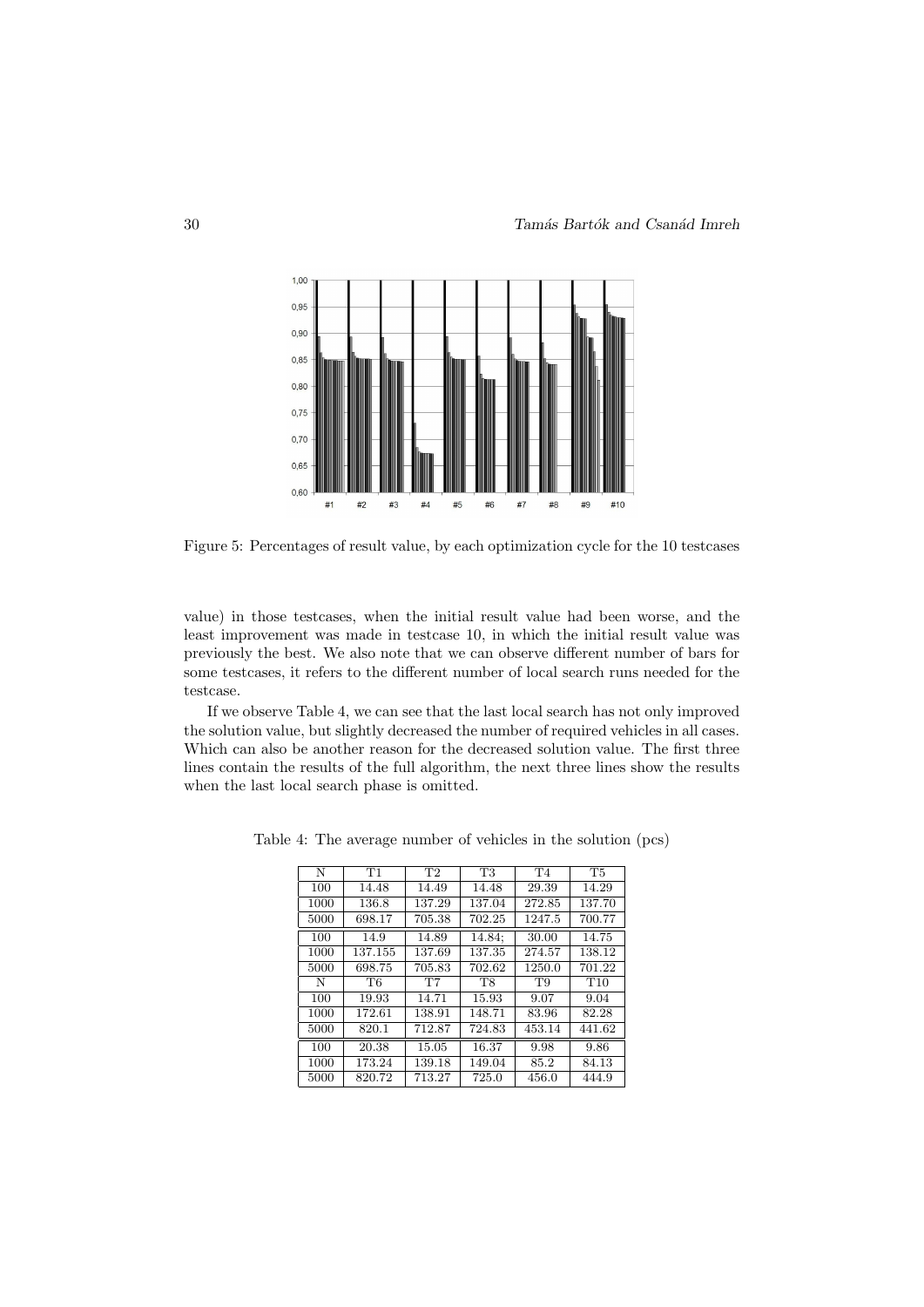We also investigated the algorithm in the case where there are many items and fewer vehicles are available and it is not possible to serve all of the demands. In this case we investigated the number of the unsatisfied demands with the number of vehicles decreased to 60% of the previous tests. The results are summarized in table 5.

Table 5: The average number of unfulfilled demands (pcs)

| N    | T1        | T <sub>2</sub> | T <sub>3</sub> | T <sub>4</sub> | T <sub>5</sub>  |
|------|-----------|----------------|----------------|----------------|-----------------|
| 100  | 0.6       | 1.0            | 0.6            | 2.7            | 0.45            |
| 1000 | 0.75      | 2.5            | 3.25           | 28.5           | 1.0             |
| 5000 | 10.6      | 11.3           | 28.0           | 104.4          | 16.5            |
| N    | <b>T6</b> | <b>T7</b>      | T <sub>8</sub> | T9             | T <sub>10</sub> |
| 100  | 0.45      | 0.45           | 0.95           | 0.0            | 0.0             |
| 1000 | 2.5       | 1.0            | 0.5            | 0.0            | 0.0             |
| 5000 | 27.5      | 4.1            | 8.0            | 0.0            | 0.0             |

# 5 Conclusions

In this paper we have presented a new vehicle routing model which gives an adequate description of practical problems. We presented a multi level heuristic algorithm for the solution of the problem which has a reasonable running time even for inputs of large time. Concerning the last more time consuming local search phase we could observe that it makes in average a  $15 - 20\%$  improvement in the solution given by the first part.

# Acknowledgment

The authors would like to thank the anonymous referees for their helpful advice and suggestions concerning this paper.

## References

- [1] T. Bartók, Cs. Imreh, Heuristic algorithms for the weight constrained 3dimensional bin packing model, submitted for publication
- [2] M. Bárány, B. Bertók, Z. Kovács, F. Friedler, and L. T. Fan, Optimization Software for Solving Vehicle Assignment Problems to Minimize Cost and Environmental Impact of Transportation, Chemical Engineering Transactions, 21, 499–504, 2010.
- [3] G. Berbeglia, J. F. Cordeau, I. Gribkovskaia, G. Laporte, Static pickup and delivery problems: a classification scheme and survey,  $TOP$ ,  $15(1)$ ,  $1-31$ ,  $2007$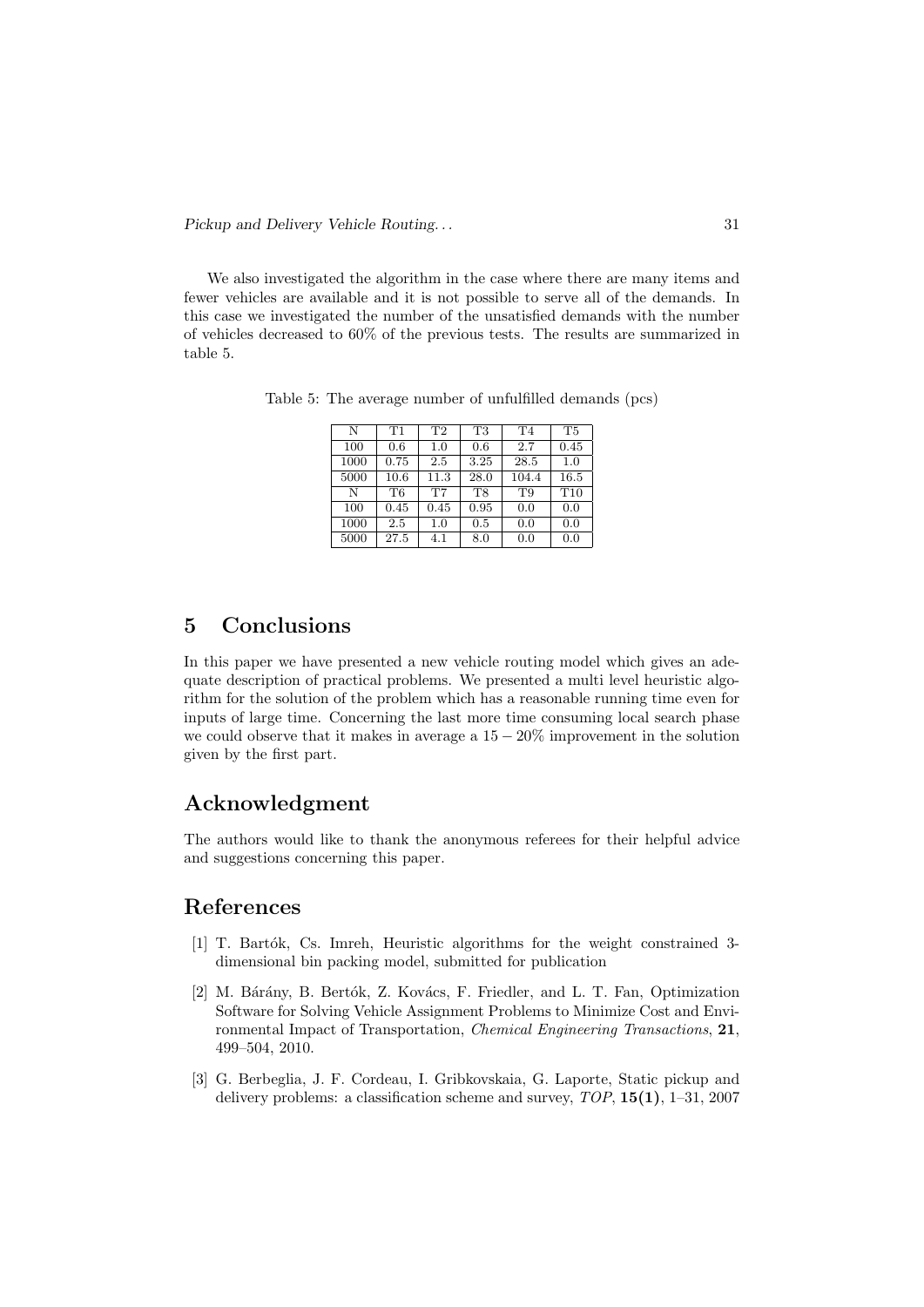- [4] J.F. Cordeau, G. Laporte, M.W.P. Savelsbergh, D. Vigo, Vehicle routing, in: Transportation, Handbooks in Operations Research and Management Science, vol. 14, 367-417, 2007.
- [5] K.F. Doerner, G. Fuellerer, M. Gronalt, R. Hartl, M. Iori, Metaheuristics for vehicle routing problems with loading constraints, Networks, 49(4), 294–307, 2007.
- [6] M. Fuellerer, K.F. Doerner, R. Hartl, M. Iori, Ant colony optimization for the two-dimensional loading vehicle routing problem, Computers  $\mathcal{C}$  Operations Research, 36, 655-673, 2009.
- [7] G. Fuellerer, K. F. Doerner, R. F. Hartl, M. Iori, Metaheuristics for vehicle routing problems with three-dimensional loading constraints European Journal of Operational Research 201, 751-759, 2010.
- [8] M. Gendreau, M. Iori, G. Laporte, S. Martello, A tabu search algorithm for a routing and container loading problem, *Transportation Science*, **40**, 342-350, 2006
- [9] M. Gendreau, M. Iori, G. Laporte, S. Martello: A tabu search heuristic for the vehicle routing problem with two-dimensional loading constraints, Networks, 51(1), 4–18, 2008.
- [10] M. Iori, G. Salazar, D. Vigo, An exact approach for the vehicle routing problem with two dimensional loading constraints *Transportation Science*, 41, 253-264, 2007
- [11] M. Iori, S. Martello, Routing problems with loading constraints,  $TOP 18(1)$ , 4–27, 2010
- [12] A. Lodi, S. Martello, D. Vigo, Heuristic algorithms for the three-dimensional bin packing problem, European Journal of Operational Research, 141, 410-420, 2002.
- [13] Malapert A, Guert C, Jussien N, Langevin A, Rousseau L-M Two-dimensional pickup and delivery routing problem with loading constraints. In: Proceedings of the first CPAIOR workshop on bin packing and placement constraints (BPPC08), http://contraintes.inria.fr/CPAIOR08/BPPC/bppc08submission10.pdf
- [14] S. Martello, D. Pisinger, D. Vigo, The Three-Dimensional Bin Packing Problem, Operations Research, 48(2), 256-267, 2000.
- [15] C.D. Tarantilis, E.E: Zachariadis, C.T. Kiranoudis, A hybrid metaheuristic algorithm for the integrated vehicle routing and three-dimensional containerloading problem IEEE Trans Intell Transp Syst, 10, 255-271, 2009
- [16] P. Toth, D. Vigo, The Vehicle Routing Problem, SIAM Monographs on Discrete Mathematics and Applications, Philadelphia, 2002.